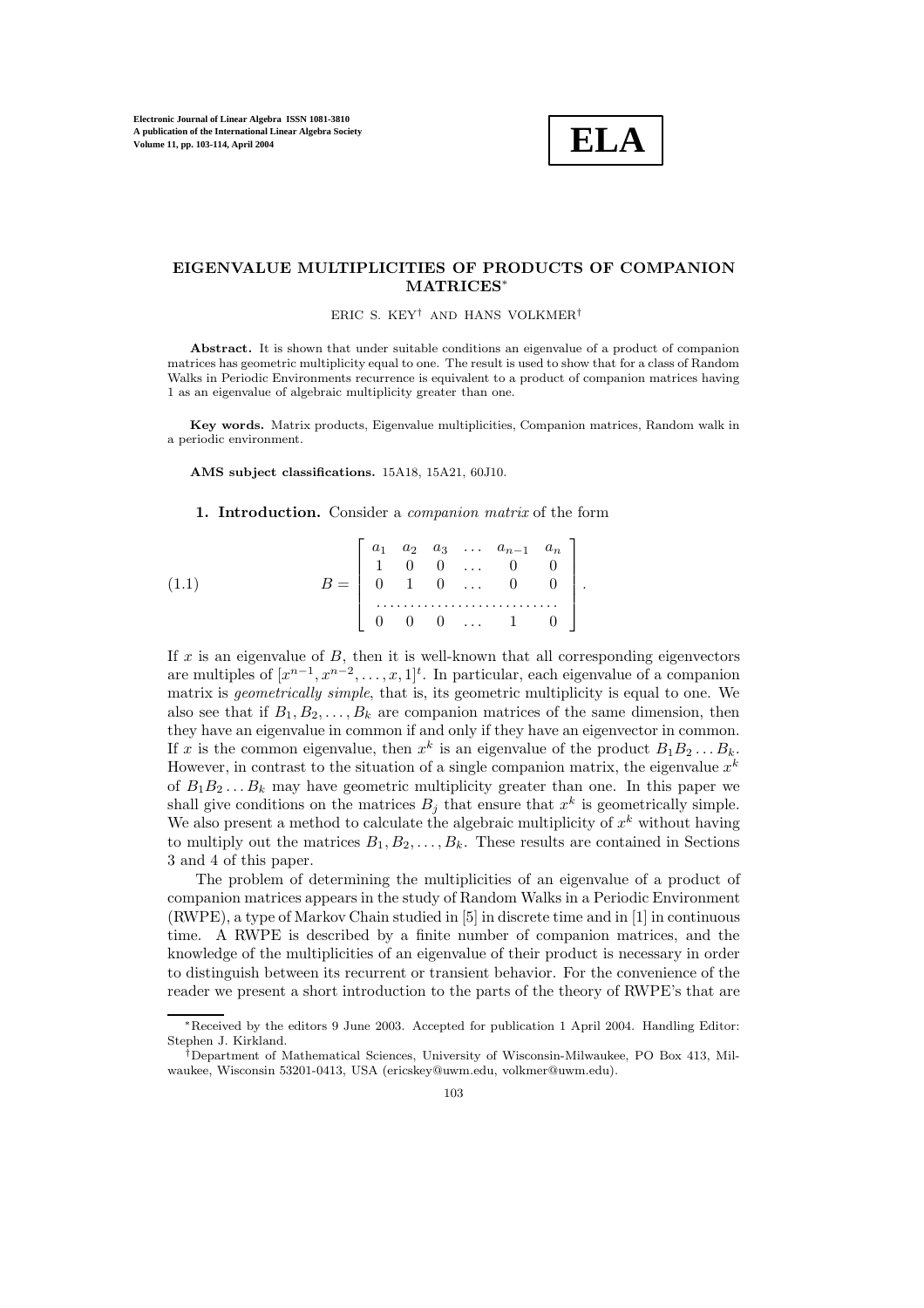

relevant to us in Section 2. In Section 5 we apply our general results to such Random Walks.

Products of companion matrices also occur in other areas of mathematics. Consider, for example, the  $n<sup>th</sup>$  order recursion for the scalar sequence  $(x_m)$ ,

(1.2) 
$$
x_m = a_{m,1}x_{m-1} + \cdots + a_{m,n}x_{m-n} + f_m.
$$

This recursion is equivalent to a first order recursion for a n-dimensional vector sequence  $(X_m)$ ,

$$
X_m = B_m X_{m-1} + F_m.
$$

Here  $B_m$  is an  $n \times n$  companion matrix whose first row is

$$
[a_{m,1},\ldots,a_{m,n}].
$$

Thus solutions of the recursion can be expressed in terms of products of companion matrices, and the rates of growth of these solutions are determined in part by the structure of the eigenspaces of these products; see [6, pp. 63-85]. The case where the coefficients of  $(1.2)$  are periodic in m has been discussed by several authors, including [2, pp. 178-213], [6, pp. 63-85] and [7, pp. 335-350]. Such difference equations naturally give rise to finite products of companion matrices, yet little seems to be known about the eigenspaces of such products, even in the case where these companion matrices have an eigenvalue in common. For example, there seems to be no mention of the behavior of such matrix products in [4].

**2. Random Walks in a Periodic Environment.** A Markov chain X on the integers is called a Random Walk if its transition matrix  $P(x, y) := Pr(X_{n+1})$  $y|X_n = x$  satisfies the condition

$$
P(x, y) = P(x+1, y+1)
$$

for all pairs of integers  $(x, y)$ . If we interpret  $X_n$  as the position of a particle on the integer lattice, this condition on  $P(\cdot, \cdot)$  means that the statistical mechanism determining how  $X_n$  changes does not depend on the current location. It is wellknown that if we define

$$
\mu = \sum_{a} aP(x, x + a),
$$

then we have the following theorem.

Theorem 2.1. *Let* X *be a random walk.*

- *If*  $\mu > 0$  *then*  $Pr(\lim_{t \to \infty} X_t = +\infty) = 1$  *and we say that the random walk is transient.*
- *If*  $\mu = 0$  *then* Pr( $-\infty = \liminf_{t \to \infty} X_t < \limsup_{t \to \infty} X_t = +\infty$ ) = 1 *and we say that the random walk is recurrent.*
- If  $\mu < 0$  then  $Pr(\lim_{t \to \infty} X_t = -\infty) = 1$  and we say that the random walk is *transient.*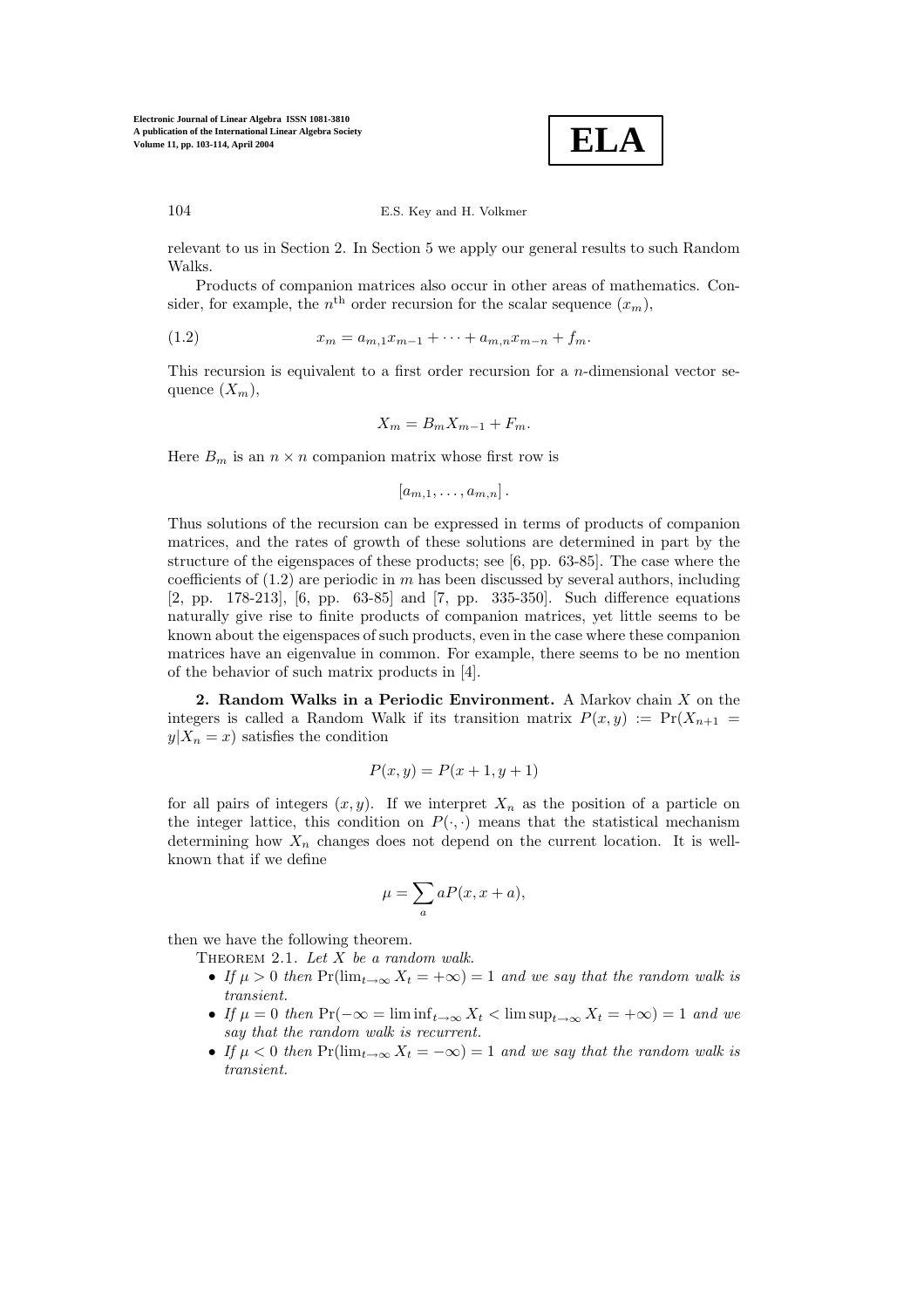

Products of Companion Matrices 105

If we want the statistical mechanism to vary periodically with the current location x, then we require instead that

$$
P(x, y) = P(x + N, y + N)
$$

for some positive integer N and all pairs of integers  $(x, y)$ . The least such N is called the period of the Markov chain  $X$ . In this case the Markov chain is called a Random Walk in a Periodic Environment (RWPE) with period N.

The recurrence and transience behavior of RPWE's in general is discussed in [5, pp. 552-555. There we find that the author defines  $e(x; a) := P(x, x+a)$  and imposes the following three conditions on  $e(\cdot, \cdot)$ :

There must be two positive integers  $U$  and  $V$  such that

(2.1) 
$$
e(x; a) = 0 \text{ if } a > V \text{ or } a < -U,
$$

while

(2.2) 
$$
e(x; V) > 0
$$
 and  $e(x; -U) > 0$ ,

and two relatively prime positive integers a and b such that

(2.3) 
$$
e(x; a) > 0
$$
 and  $e(x, -b) > 0$ .

Conditions (2.1) and (2.2) are imposed to allow a matrix formulation for the investigation of the problem, and are not probabilistic in nature, whereas condition (2.3) is to insure that the RWPE is irreducible.

Recurrence and transience criteria are given by examining the eigenvalues of the  $(V + U) \times (V + U)$  matrix Q defined by

$$
(2.4) \tQ = A_1 A_2 \cdots A_N,
$$

where  $A_x$  is the  $(V + U) \times (V + U)$  matrix given by

$$
A_x(i,k) = \delta(i+1,k) \text{ if } 1 \le i < V + U,
$$
  

$$
A_x(V + U, k) = \frac{\delta(V + 1, k) - e(x; V + 1 - k)}{e(x; -U)}.
$$

If we let  $d_1 \leq d_2 \leq \cdots \leq d_{V+U}$  denote the logarithms of the moduli of the eigenvalues of Q, repeated according to algebraic multiplicities, it is shown that either  $d_V = 0$  or  $d_{V+1} = 0$ , and

Theorem 2.2 ([5], Theorem 35). *Let* X *be a RWPE with period* N *and suppose that* (2.1)*,* (2.2) *and* (2.3) *are satisfied.*

- *If*  $d_V + d_{V+1} > 0$  *then*  $Pr(\lim_{t \to \infty} X_t = +\infty) = 1$ .
- *If*  $d_V + d_{V+1} = 0$  *then*  $Pr(-\infty) = \liminf_{t \to \infty} X_t < \limsup_{t \to \infty} X_t = +\infty) = 1$ . *(*X *is recurrent).*
- *If*  $d_V + d_{V+1} < 0$  *then*  $Pr(\lim_{t \to \infty} X_t = -\infty) = 1$ .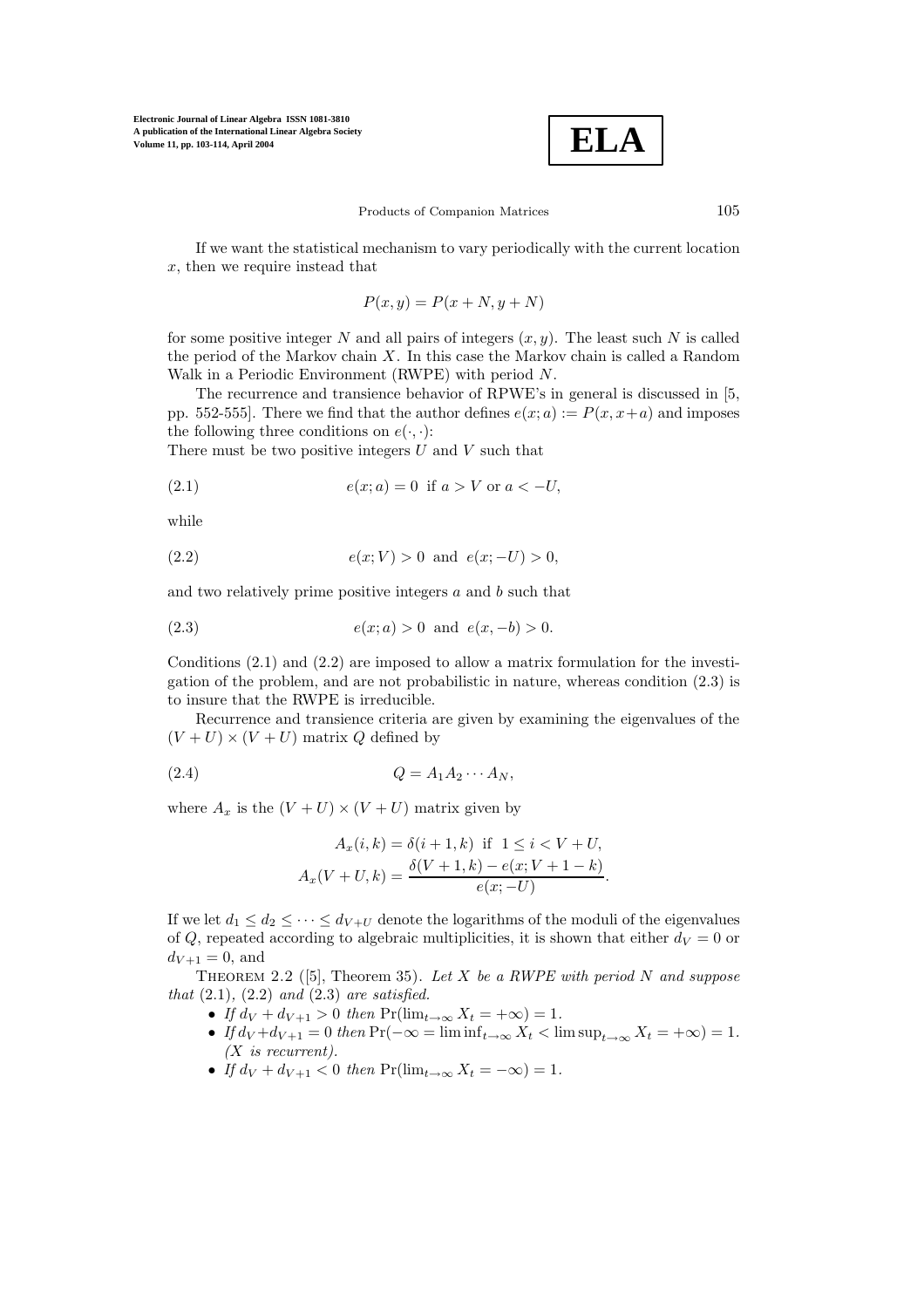

To apply this theorem we need to determine the moduli of at least  $V + 1$  of the eigenvalues of Q, which may not be possible. However, it is clear from the proof of this theorem that 1 is an eigenvalue of  $Q$ , and that if the geometric multiplicity of 1 is 1 while the algebraic multiplicity of 1 is greater than 1, then  $d_V + d_{V+1} = 0$  and the RWPE is recurrent.

What is more, observe that if  $q(t)$  denotes the characteristic polynomial of  $Q$ , then in the case of an ordinary random walk, where  $N = 1$ ,

$$
q'(1) = -e(x; -U)\mu.
$$

Thus, in the case of a random walk X satisfying  $(2.1)$ ,  $(2.2)$  and  $(2.3)$ ,  $q'(1) = 0$  if and only if X is recurrent.

We will extend this last result to the case where  $N > 1$  in the following way. We will show that 1 is the only eigenvalue of Q of modulus 1, so if  $q'(1) \neq 0$ , then  $d_V + d_{V+1} \neq 0$ , and the RWPE is not recurrent. We will also prove that the geometric multiplicity of 1 is always 1 so if  $q'(1) = 0$ , then the algebraic multiplicity of 1 is greater than 1,  $d_V + d_{V+1} = 0$  and the RWPE is recurrent.

It is easy to show that if  $A_x$  is the matrix defined above, then

$$
A_x^{-1}(1,k) = \frac{\delta(V,k) - e(x;V - k)}{e(x;V)}
$$
  

$$
A_x^{-1}(i,k) = \delta(i,k+1) \text{ if } i \ge 2
$$

so each  $A_x^{-1}$  is a companion matrix. Since an eigenvalue  $\lambda$  of an invertible matrix M is geometrically simple iff  $1/\lambda$  is a geometrically simple eigenvalue of  $M^{-1}$ , we can determine the geometric simplicity of 1 as an eigenvalue of Q by examining whether or not 1 is a geometrically simple eigenvalue of a product of companion matrices. We will show that under certain conditions, if  $\lambda > 0$  is a common eigenvalue of a finite set of companion matrices, then  $\lambda$  is a geometrically simple eigenvalue of their product. The matrices arising from RWPE's satisfying conditions (2.1), (2.2) and (2.3) will satisfy these conditions.

**3. A Formula for the Product of Companion Matrices.** We consider n companion matrices  $B_1, \ldots, B_n$  of dimension n. The first row of  $B_j$  is denoted by

$$
(3.1) \t\t [a_{j,1} \ a_{j,2} \ a_{j,3} \ \ldots \ a_{j,n-1} \ a_{j,n}].
$$

For  $k = 1, \ldots, n$  we define the upper triangular matrix

$$
(3.2) \tL_k := \begin{bmatrix} 0 & a_{1,1} & a_{1,2} & \dots & a_{1,k-2} & a_{1,k-1} & 0 & \dots & 0 \\ 0 & 0 & a_{2,1} & \dots & a_{2,k-3} & a_{2,k-2} & 0 & \dots & 0 \\ \vdots & \vdots & \vdots & \ddots & \vdots & \vdots & \vdots \\ 0 & 0 & 0 & \dots & 0 & a_{k-1,1} & 0 & \dots & 0 \\ 0 & \dots & \dots & \dots & \dots & \dots & \dots & \dots & 0 \\ \vdots & \vdots & \vdots & \vdots & \vdots & \vdots & \vdots & \vdots \\ 0 & \dots & \dots & \dots & \dots & \dots & \dots & \dots & \dots & \dots \end{bmatrix}
$$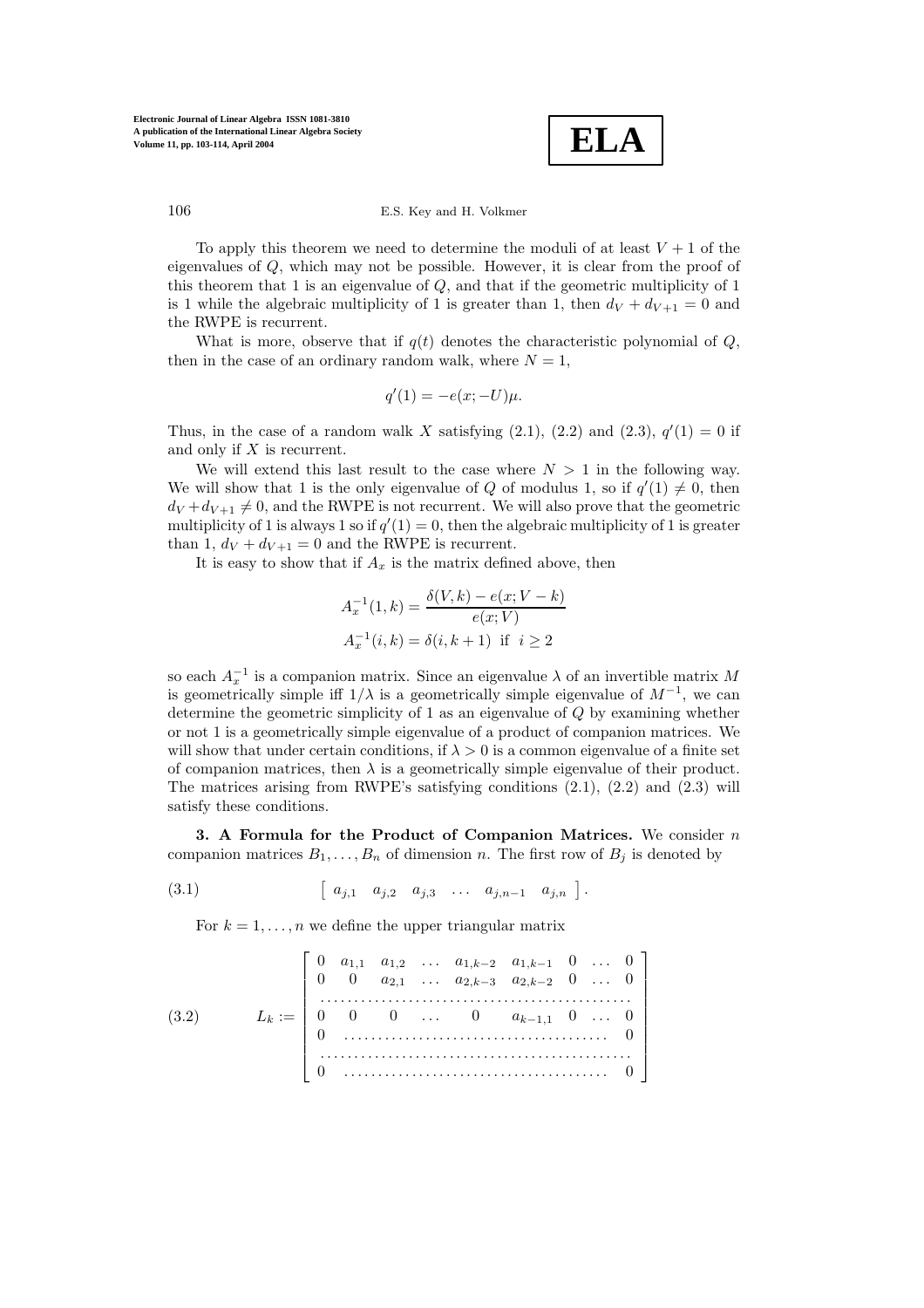**ELA**

Products of Companion Matrices 107

and the matrix

$$
(3.3) \quad R_k := \left[\begin{array}{cccccc} a_{1,k} & a_{1,k+1} & a_{1,k+2} & \dots & a_{1,n} & 0 & 0 & \dots & 0 \\ a_{2,k-1} & a_{2,k} & a_{2,k+1} & \dots & a_{2,n-1} & a_{2,n} & 0 & \dots & 0 \\ \vdots & \vdots & \vdots & \vdots & \ddots & \vdots & \vdots \\ a_{k,1} & \vdots & \vdots & \vdots & \vdots & \vdots & \vdots \\ 1 & 0 & 0 & \vdots & \vdots & \vdots & \vdots & \vdots \\ 0 & 1 & 0 & \vdots & \vdots & \vdots & \vdots & \vdots \\ 0 & \vdots & \vdots & \vdots & \vdots & \vdots & \vdots & \vdots \\ 0 & \vdots & \vdots & \vdots & \vdots & \vdots & \vdots & \vdots \\ 0 & \vdots & \vdots & \vdots & \vdots & \vdots & \vdots & \vdots \\ 0 & \vdots & \vdots & \vdots & \vdots & \vdots & \vdots & \vdots \\ 0 & \vdots & \vdots & \vdots & \vdots & \vdots & \vdots & \vdots \\ 0 & \vdots & \vdots & \vdots & \vdots & \vdots & \vdots & \vdots & \vdots \\ 0 & \vdots & \vdots & \vdots & \vdots & \vdots & \vdots & \vdots & \vdots \\ 0 & \vdots & \vdots & \vdots & \vdots & \vdots & \vdots & \vdots & \vdots \\ 0 & \vdots & \vdots & \vdots & \vdots & \vdots & \vdots & \vdots & \vdots \\ 0 & \vdots & \vdots & \vd
$$

Note that each entry of the first row of  $B_j$ ,  $j = 1, \ldots, k$ , appears in either the jth row of  $L_k$  or  $R_k$ . For example, if  $n = 4, k = 3$ , then

$$
L_3 = \begin{bmatrix} 0 & a_{1,1} & a_{1,2} & 0 \\ 0 & 0 & a_{2,1} & 0 \\ 0 & 0 & 0 & 0 \\ 0 & 0 & 0 & 0 \end{bmatrix} \quad R_3 = \begin{bmatrix} a_{1,3} & a_{1,4} & 0 & 0 \\ a_{2,2} & a_{2,3} & a_{2,4} & 0 \\ a_{3,1} & a_{3,2} & a_{3,3} & a_{3,4} \\ 1 & 0 & 0 & 0 \end{bmatrix}
$$

and, if  $n = k = 4$ , then

$$
L_4 = \begin{bmatrix} 0 & a_{1,1} & a_{1,2} & a_{1,3} \\ 0 & 0 & a_{2,1} & a_{2,2} \\ 0 & 0 & 0 & a_{3,1} \\ 0 & 0 & 0 & 0 \end{bmatrix} \quad R_4 = \begin{bmatrix} a_{1,4} & 0 & 0 & 0 \\ a_{2,3} & a_{2,4} & 0 & 0 \\ a_{3,2} & a_{3,3} & a_{3,4} & 0 \\ a_{4,1} & a_{4,2} & a_{4,3} & a_{4,4} \end{bmatrix}.
$$

If we define  $sgn(x) := -1, 0, 1$  if  $x < 0, = 0, > 0$ , respectively, and  $a_{i,0} := a_{i,n}$ , then for any positive real number  $r$ ,

(3.4) 
$$
\operatorname{sgn}((R_n + rL_n)_{i,j}) = \operatorname{sgn}(a_{i,(j-i) \operatorname{mod} n}).
$$

Let  $I$  denote the  $n \times n$  identity matrix. LEMMA 3.1. *For*  $k = 1, \ldots, n$ *, we have* 

$$
B_1 B_2 \dots B_k = (I - L_k)^{-1} R_k.
$$

*Proof.* We use induction on k. The equation is true for  $k = 1$  because  $L_1 = 0$ and  $R_1 = B_1$ . For the induction step from  $k-1$  to k we have to verify the equation

$$
(I - L_k)(I - L_{k-1})^{-1}R_{k-1}B_k = R_k.
$$

Now  $Q := (I - L_k)(I - L_{k-1})^{-1}$  is the identity matrix with the kth column replaced by

$$
\begin{bmatrix} -a_{1,k-1} & -a_{2,k-2} & \dots & -a_{k-1,1} & 1 & 0 & \dots & 0 \end{bmatrix}^t.
$$

The product  $QR_{k-1}$  is the same as  $R_{k-1}$  except that the entries in the first column which lie in the first  $k - 1$  rows are replaced by 0. Now the desired equation  $QR_{k-1}B_k = R_k$  follows easily.  $\Box$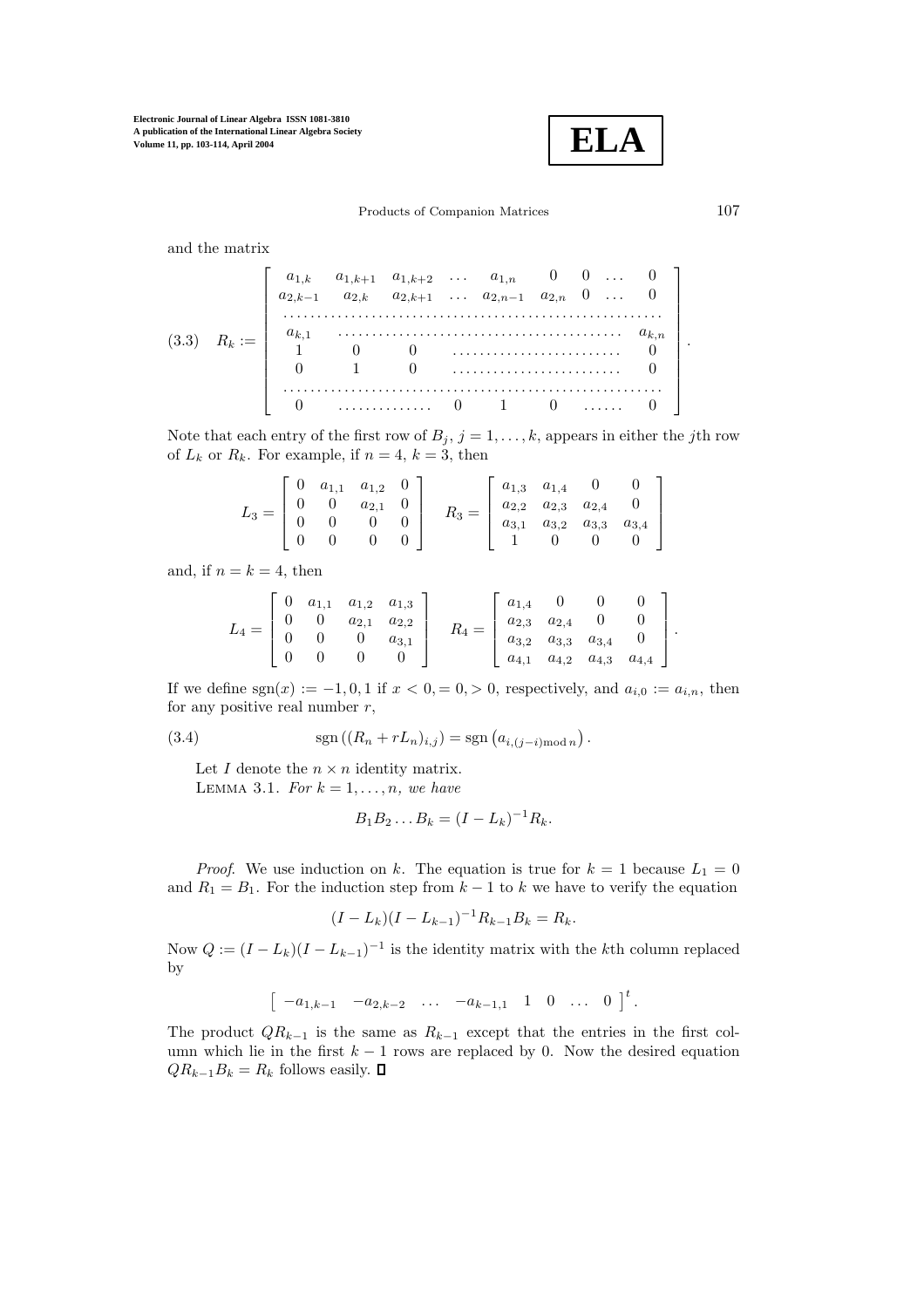**ELA**

THEOREM 3.2. Let  $1 \leq k \leq n$  and  $\lambda \in \mathbb{C}$ . Put  $M := B_1 B_2 \cdots B_k$ ,  $L := L_k$ ,  $R := R_k$ . Then  $\lambda$  *is an eigenvalue of*  $M$  *iff*  $\lambda$  *is an eigenvalue of*  $R + \lambda L$ *; in the case that*  $\lambda$  *is an eigenvalue of both* M *and*  $R + \lambda L$ *, the*  $\lambda$ *-eigenspaces for both matrices are the same. Moreover,*

(3.5) 
$$
\det(M - \mu I) = \det(R + \mu L - \mu I).
$$

*Proof*. Lemma 3.1 implies that

$$
M - \lambda I = (I - L)^{-1} (R - \lambda (I - L)).
$$

This equation shows that  $\ker(M - \lambda I) = \ker(R + \lambda L - \lambda I)$ . We complete the proof by noting that  $\det(M - \mu I) = \det(I - L)^{-1} \det(R + \mu L - \mu I)$  and  $\det(I - L) = 1$ . For example, if  $n = k = 4$ ,

$$
R_4 + \mu L_4 - \mu I = \left[ \begin{array}{cccc} a_{1,4} - \mu & \mu a_{1,1} & \mu a_{1,2} & \mu a_{1,3} \\ a_{2,3} & a_{2,4} - \mu & \mu a_{2,1} & \mu a_{2,2} \\ a_{3,2} & a_{3,3} & a_{3,4} - \mu & \mu a_{3,1} \\ a_{4,1} & a_{4,2} & a_{4,3} & a_{4,4} - \mu \end{array} \right].
$$

By (3.5), the determinant of this matrix is equal to the characteristic polynomial of  $B_1B_2B_3B_4$ .

**4. The Multiplicity of Common Eigenvalues.** Our criterion for geometrically simple positive eigenvalues will be stated in terms of the irreducibility of certain nonnegative matrices. Recall that an  $n \times n$  matrix E is said to be *irreducible* if the index set  $\{1, 2, \ldots, n\}$  cannot be split into two proper complementary sets (without common indices)  $\{i_1,\ldots,i_u\}$  and  $\{j_1,\ldots,j_\nu\}$ ,  $(\nu>0, \mu>0, \mu+\nu=n)$  such that

$$
E_{i_{\alpha},j_{\beta}} = 0 \ (\alpha \in \{1,\ldots,\mu\}, \ \beta \in \{1,\ldots,\nu\}).
$$

The matrix E is called *nonnegative* if all of its entries are nonnegative.

THEOREM 4.1. For  $k \leq n$ , let  $B_1, B_2, \ldots, B_k$  be  $n \times n$  companion matrices *with a common positive eigenvalue x. Form*  $R := R_k$  *and*  $L := L_k$  *according to* (3.2) *and* (3.3)*. If there are matrices* B *and* C*, with* C *being invertible, such that*  $R + x^k L = C^{-1} - B$ , and  $C(x^k I + B)$  *is nonnegative and irreducible, then*  $x^k$  *is a geometrically simple eigenvalue of*  $M := B_1 B_2 \cdots B_k$ .

*Proof.* It follows from Theorem 3.2 that  $\chi := [x^{n-1}, x^{n-2}, \ldots, x, 1]^t$  is an eigenvector of  $R + x^k L$  with all positive entries. Since  $R + x^k L = C^{-1} - B$ , we know that  $C(x^{k}I + B)\chi = \chi$ . We have assumed that  $C(x^{k}I + B)$  is an irreducible nonnegative matrix. It then follows from Remark 3 following Frobenius' theorem in [3, pp. 50-64] that  $\chi$  is the unique eigenvector (up to constant factors) of the nonnegative matrix  $C(x<sup>k</sup>I + B)$ . It then follows from Frobenius' theorem itself that 1 is the eigenvalue of  $C(x^kI + B)$  of maximum modulus, and that 1 is an algebraically simple eigenvalue of  $C(x^kI + B)$ . Therefore 1 is a geometrically simple eigenvalue of  $C(x^kI + B)$ .

Since  $(R + x^k L)\nu = x^k \nu$  iff  $C(x^k I + B)\nu = \nu$ ,  $x^k$  is a geometrically simple eigenvalue of  $R + x^k L$ .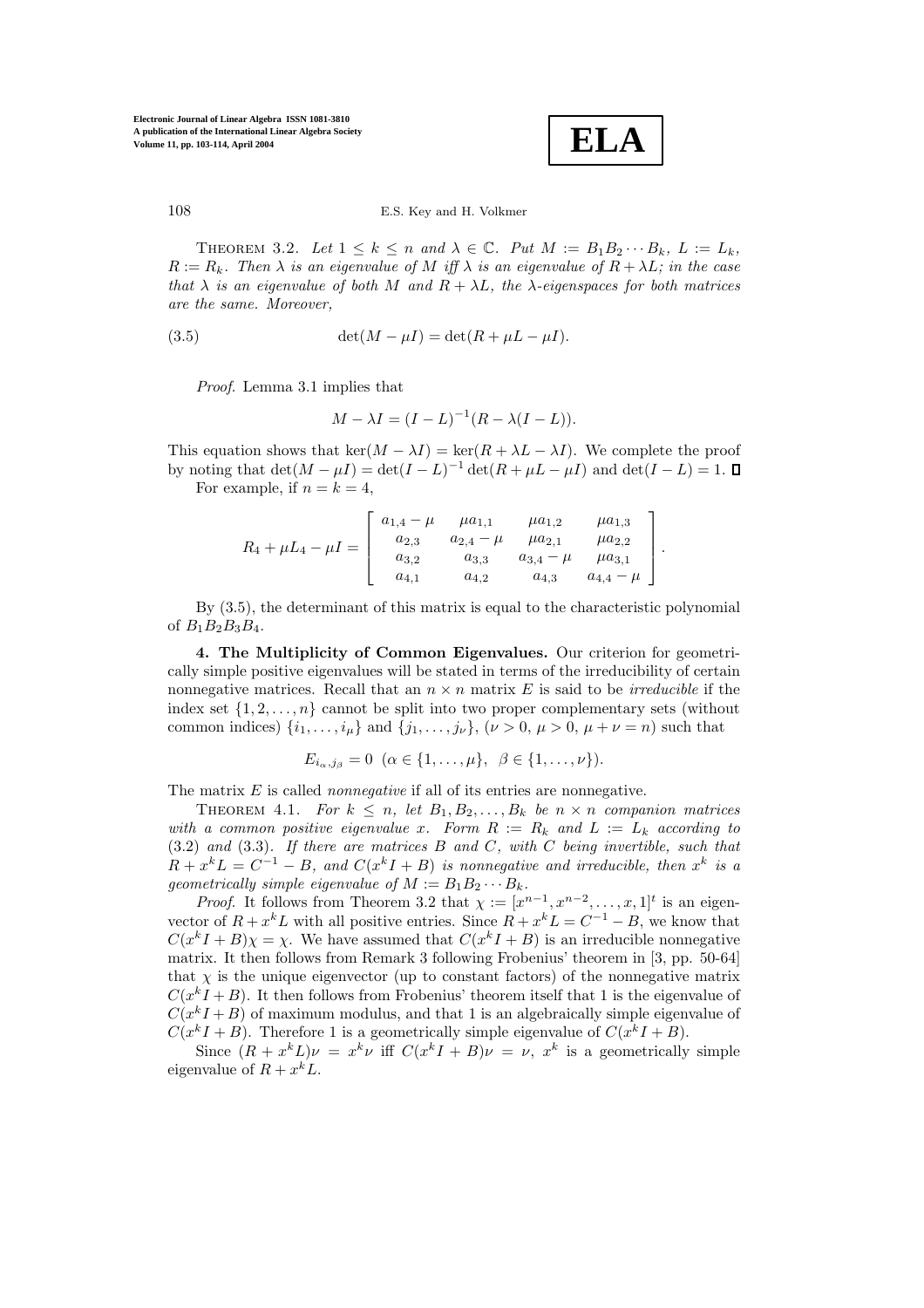$$
\boxed{\text{ELA}}
$$

Products of Companion Matrices 109

It then follows from Theorem 3.2 that  $x^k$  is a geometrically simple eigenvalue of  $M$ .  $\square$ 

As an example, consider the case where  $n = k = 3$ . Assume  $x > 0$  is a common eigenvalue for  $B_1, B_2, B_3$ . Then there are constants  $a_i$  and  $b_i$  so that

$$
B_i = \left[ \begin{array}{rrr} x - a_i & a_i x - b_i & x b_i \\ 1 & 0 & 0 \\ 0 & 1 & 0 \end{array} \right]
$$

for  $i = 1, 2, 3$ . We have

$$
R + x3L = \begin{bmatrix} xb_1 & x3(x - a1) & x3(a1x - b1) \\ xa2 - b2 & xb2 & x3(x - a2) \\ x - a3 & xa3 - b3 & xb3 \end{bmatrix}.
$$

If we assume that for each i we have  $(x^2 - b_i)/(x - a_i) > 0$  and  $(b_i - xa_i)/(x - a_i) > 0$ and we write

$$
C^{-1} = \begin{bmatrix} 0 & x^3(x-a_1) & 0 \\ 0 & 0 & x^3(x-a_2) \\ x-a_3 & 0 & 0 \end{bmatrix}
$$

$$
B = \begin{bmatrix} -xb_1 & 0 & x^3(b_1 - xa_1) \\ b_2 - xa_2 & -xb_2 & 0 \\ 0 & b_3 - xa_3 & -xb_3 \end{bmatrix},
$$

then  $R + x^3L = C^{-1} - B$  and  $C(x^3I + B)$  is an irreducible matrix with no negative entries.

In what follows we will apply Theorem 4.1 directly only if  $k = n$ , in which case the matrix  $R + x^k L$  is particularly simple. When the number of factors k is different from the dimension n of the factors we can reduce the case  $k = n$  as follows. The proof of Corollary 4.3 below is an example of this technique.

**Case 1:**  $n < k$  In this case, to each  $B_j$  we associate a  $k \times k$  companion matrix  $B'_j$ whose first row is given by  $(B'_i)_{1,y} = (B_1)_{1,y}$  if  $y \in \{1,\ldots,n\}$  and  $(B'_i)_{1,y} = 0$ if  $y \in \{n+1,\ldots,k\}$ . We can then apply Theorem 4.1 to  $M' := B'_1 \cdots B'_k$ , and give a sufficient condition for  $x^k$  to be a geometrically simple eigenvalue of M'. It remains to show that  $x^k$  is a geometrically simple eigenvalue of M if  $x^k$  is a geometrically simple eigenvalue of M'. Note that  $x^k$  is an eigenvalue of both M and M', and one eigenvector associated with  $x^k$  is  $\chi$  (with the appropriate dimension).

To finish the proof, observe that each  $B_i'$  is lower block triangular, where the "northwest block" is the  $n \times n$  matrix  $B_j$ , the "northeast block" is the  $n \times (k - n)$  zero matrix, and the "southeast block" is an  $(k - n) \times (k - n)$ nilpotent matrix. Since  $k > k - n$ , the last  $k - n$  columns of M' are all zero, and the "northwest block" of M' is M. Let S denote the  $(k - n) \times n$ "southwest block" of  $M'$ .

Suppose that  $x^k$  is a geometrically simple eigenvalue of M'. If  $M\nu = x^k\nu$ , form the k dimensional column vector  $\nu'$  whose first n coordinates are  $\nu$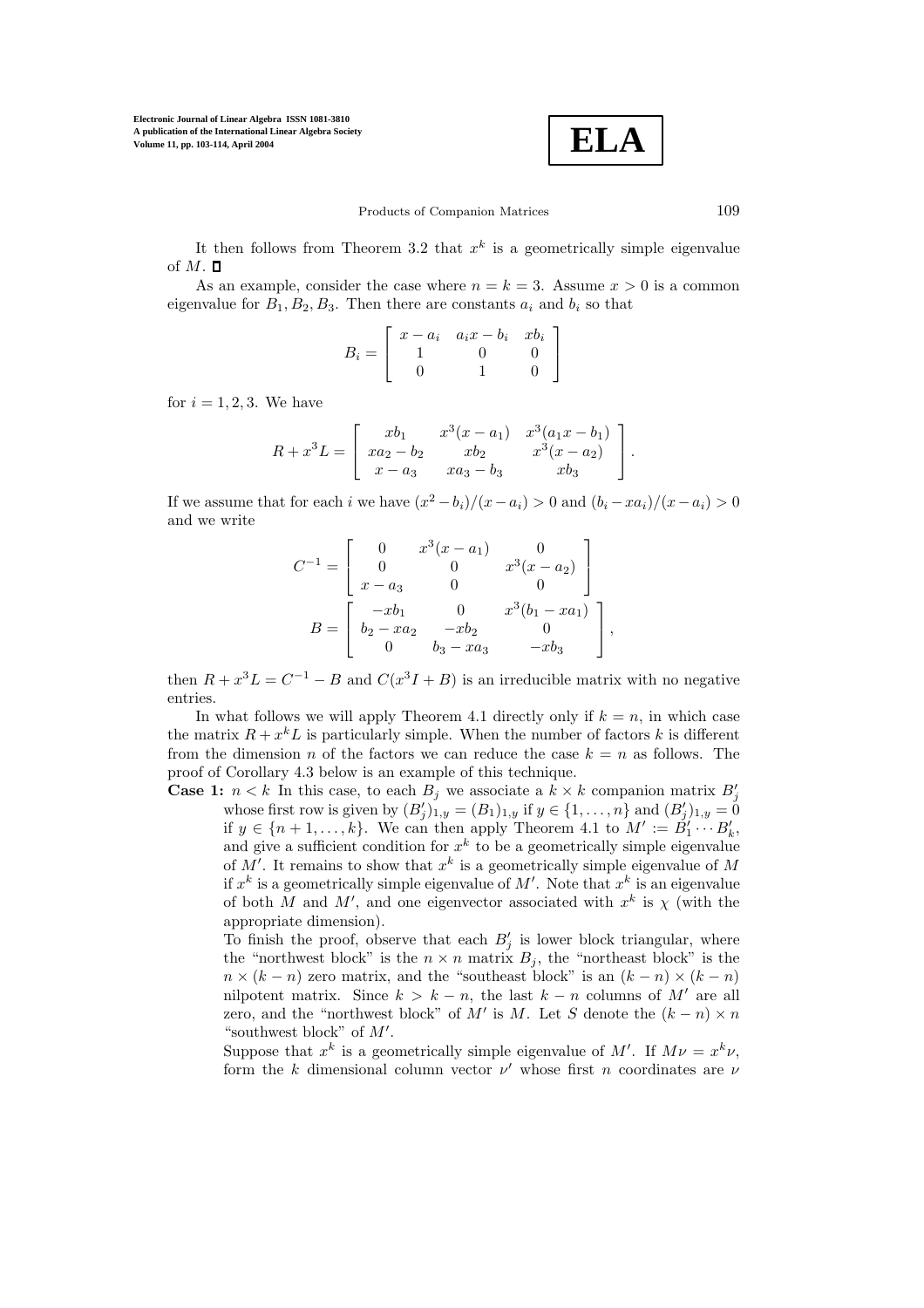**ELA**

and whose last  $k - n$  coordinates are  $x^{-k}S\nu$ . Then  $M'\nu' = x^k\nu'$ . Therefore,  $(\nu')_j = x^{k-j}$  for  $j \in \{1,\ldots,k\}$ . Therefore  $(\nu)_j = cx^{k-n}x^{n-j}$  for  $j \in \{1, 2, ..., n\}$  for some constant c, so the eigenspace of  $x^k$  for M is one dimensional.

**Case 2:**  $n > k$  This case quickly reduces to Case 1 or to Theorem 4.1. First observe that for any matrix A, a is a geometrically simple eigenvalue of A if  $a^s$  is a geometrically simple eigenvalue of  $A<sup>s</sup>$ . (The converse is not true unless the sth powers of the eigenvalues of A are distinct. This becomes apparent by considering the Jordan normal form of  $A$ .) Hence it will be sufficient to show that  $x^{sk}$  is a geometrically simple eigenvalue of  $M^s$  for some s.

Let s be any integer so that  $sk \geq n$ . If  $sk = n$  then apply Theorem 4.1 to the product  $M^s$ . If  $sk > n$ , proceed as in Case 1.

The first row of the companion matrices arising from the study of RWPE's have additional structure which makes it easy to see one way to apply Theorem 4.1:

• There is always exactly one positive entry, and it always appears in the  $V^{\text{th}}$ column.

Bearing this in mind, we say that a companion matrix is *Type* p if there is a positive integer p such that

- $\bullet\,$  The matrix has a positive entry in the first row and  $p^{\rm th}$  column:
- All other entries in the first row are nonpositive.

It is clear that the techniques described above in Case 1 will preserve the Type p property of a set of companion matrices.

Suppose that  $B_1, B_2, \ldots, B_n$  are  $n \times n$  type p companion matrices, r is any given positive number, and  $L_n$  and  $R_n$  are defined as in (3.2) and (3.3), respectively. Let  $D := R_n + rL_n$ . In the following discussion, let

$$
[j] := \begin{cases} n & \text{if } j \text{ is divisible by } n, \\ j \bmod n & \text{otherwise.} \end{cases}
$$

According to (3.4),  $D_{i,j} > 0$  iff  $a_{i,[j-i]} > 0$  iff  $[j-i] = p$ . Therefore, if we define the nonnegative matrix C by

(4.1) 
$$
C_{j,i} := \begin{cases} 0 & \text{if } D_{i,j} \leq 0, \\ 1/D_{i,j} & \text{if } D_{i,j} > 0, \end{cases}
$$

we see that  $C_{j,i} > 0$  iff  $j = [p+i]$ . Therefore, the matrix F defined by  $F_{i,j} = \text{sgn}(C_{i,j})$ is a cyclic permutation matrix, from which we see that  $C$  itself is invertible with

(4.2) 
$$
C_{i,j}^{-1} = \begin{cases} 0 & \text{if } D_{i,j} \leq 0, \\ D_{i,j} & \text{if } D_{i,j} > 0. \end{cases}
$$

Furthermore, it is clear from (4.2) that if we put  $B = C^{-1} - D$ , then B is a nonnegative matrix as well. Hence CB is nonnegative and  $R_n + rL_n = C^{-1} - B$ .

Thus, if we want to apply Theorem 4.1 to products of Type p companion matrices, we can give conditions under which  $C(x^nI + B)$  is irreducible for this particular decomposition. This means we need to identify the locations of the positive entries of CB as well as those of the positive entries of C.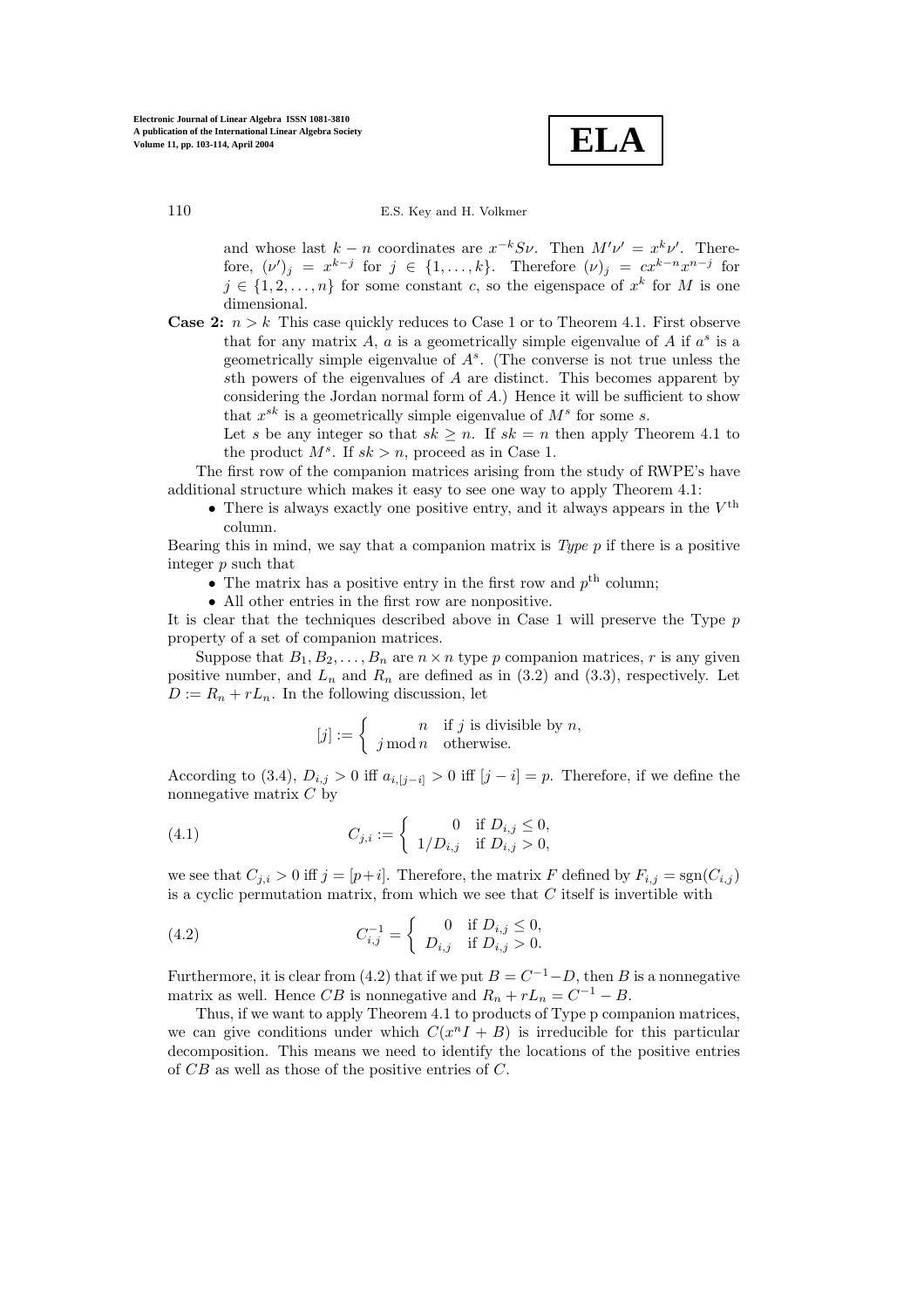$$
\boxed{\textbf{ELA}}
$$

Products of Companion Matrices 111

To see where the positive entries of CB are, note that

$$
(CB)_{i,j} = C_{i,[i-p]}B_{[i-p],j},
$$

so  $(CB)_{i,j} > 0$  iff  $B_{[i-p],j} > 0$ . From the definitions of B and C and from (4.2) we see that  $(CB)_{i,i} = 0$ , and that for  $i \neq j$ ,  $(CB)_{i,j} > 0$  iff  $a_{[i-p],[j-i+p]} < 0$ . This can be summarized as

(4.3) 
$$
(CB)_{i,[i+d]} > 0 \text{ iff } a_{[i-p],[d+p]} < 0
$$

for any integer d and any integer  $i \in \{1, 2, ..., n\}$ .

THEOREM 4.2. *Suppose that*  $n > 1$  *and*  $\hat{p}x p \in \{1, 2, ..., n\}$ *. Let*  $B_1, B_2, ..., B_n$ *be*  $n \times n$  *Type* p *companion matrices. Let*  $x > 0$  *be given, and define* C *and* B *as in the preceding discussion. Then*  $C(x^nI + B)$  *is irreducible under any of the following conditions.*

**(i)** p *and* n *are relatively prime.*

- (ii) *There exists*  $q \in \{1, 2, ..., n\}$  *such that each of the matrices*  $B_i$  *has a strictly negative entry in its first row and*  $q^{\text{th}}$  *column, and*  $|p-q|$  *and n are relatively prime.*
- (iii) *There exist*  $c, d \in \{1, 2, ..., n\}$  *with*  $c < p < n$  *such that each of the matrices*  $B_j$  has a strictly negative entry in its first row and  $c^{\text{th}}$  and  $d^{\text{th}}$  columns, and p − c *and* d − p *are relatively prime.*

*Proof.* If A is any matrix, let  $sgn(A)$  be the matrix defined by  $sgn(A)_{i,j}$  $sgn(A_{i,j}).$ 

Note that  $E := C(x^nI + B)$  is irreducible if any of the following matrices is irreducible:  $sgn(E)$ ,  $sgn(C)$ ,  $sgn(CB)$ .

Suppose that (i) holds. Consider the directed graph on the cyclic group  $\mathbb{Z}_n$  whose incidence matrix is  $sgn(C)$ . From the discussion following (4.1), for each node g there is an edge on this graph from g to  $g - p$ . Therefore, for any integer m and any node g there is a path from g to  $g - mp$ . Since n and p are relatively prime there is a path from g to  $g-1$ , so all the nodes in the graph are connected, and sgn(C) is irreducible.

Suppose that (ii) holds. Consider the directed graph on  $\mathbb{Z}_n$  whose incidence matrix is  $sgn(CB)$ . It follows from (4.3) that for each node g there is an edge from g to  $g + (p - q)$ . Since  $|p - q|$  and n are relatively prime, it follows (by the same argument as for  $(i)$  that  $sgn(CB)$  is irreducible.

Suppose that (iii) holds. Consider the directed graph on  $\mathbb{Z}_n$  whose incidence matrix is  $sgn(CB)$ . It follows from (4.3) that for each node g there is an edge from g to  $g + c - p$  and from g to  $g + d - p$ . Since  $p - c$  and  $d - p$  are relatively prime, it follows (by the same argument as for (i)) that  $sgn(CB)$  is irreducible.  $\square$ 

COROLLARY 4.3. *Suppose that*  $n > 1$  *and*  $fix p \in \{1, 2, \ldots, n\}$ . Let  $B_1, B_2, \ldots, B_k$ *be* k  $n \times n$  *Type* p *companion matrices with common eigenvalue*  $x > 0$ *. Then*  $x^k$  *is a geometrically simple eigenvalue of the product*  $B_1B_2 \cdots B_k$  *under any of the following additional conditions.*

**(i)** p *and* k *are relatively prime.*

(ii) *There exists*  $q \in \{1, 2, ..., n\}$  *such that each of the matrices*  $B_i$  *has a strictly negative entry in its first row and*  $q^{\text{th}}$  *column, and*  $|p-q|$  *and n are relatively prime.*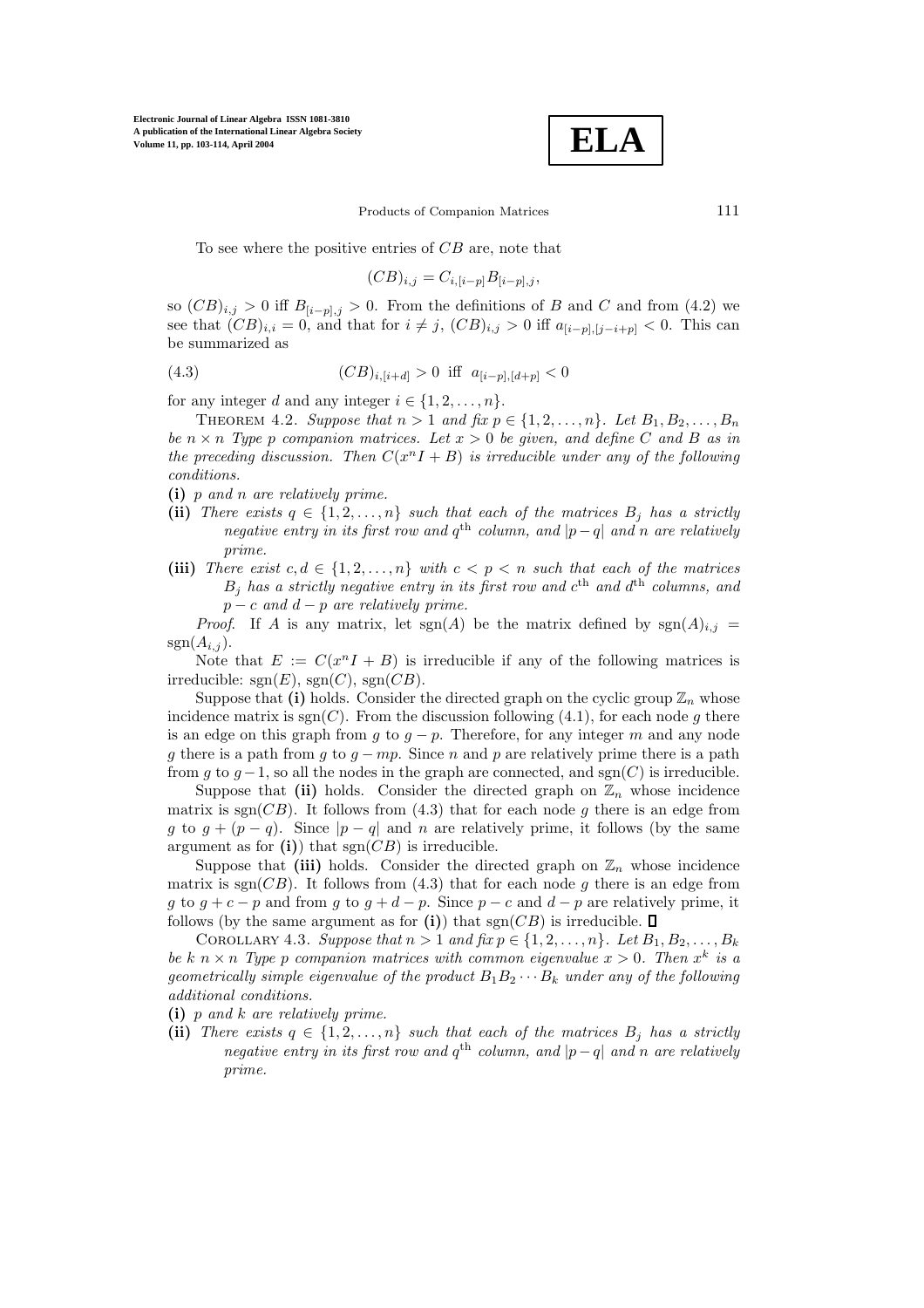**ELA**

(iii) *There exist*  $c, d \in \{1, 2, ..., n\}$  *with*  $c < p < d$  *such that each of the matrices*  $B_j$  has a strictly negative entry in its first row and  $c^{\text{th}}$  and  $d^{\text{th}}$  columns, and p − c *and* d − p *are relatively prime.*

*Proof.* We assume first that  $k = n$ . We apply Theorem 4.1 and Theorem 4.2.

If  $k>n$  we use the method of Case 1 discussed above to reduce to the case just treated.

If  $k = 1$  the theorem is obviously true.

If  $1 < k < n$  we use the method of Case 2 with s a power of k.  $\Box$ As an example, consider

$$
B_1 = \begin{bmatrix} -\frac{253}{26} & 20 & -\frac{215}{26} & -1 \\ 1 & 0 & 0 & 0 \\ 0 & 1 & 0 & 0 \\ 0 & 0 & 1 & 0 \end{bmatrix} \qquad B_2 = \begin{bmatrix} -\frac{1}{5} & \frac{12}{5} & -\frac{2}{5} & -\frac{4}{5} \\ 1 & 0 & 0 & 0 \\ 0 & 1 & 0 & 0 \\ 0 & 0 & 1 & 0 \end{bmatrix}
$$

$$
B_3 = \begin{bmatrix} -1 & 4 & -1 & -1 \\ 1 & 0 & 0 & 0 \\ 0 & 1 & 0 & 0 \\ 0 & 0 & 1 & 0 \end{bmatrix} \qquad B_4 = \begin{bmatrix} -1 & \frac{9}{2} & -\frac{3}{2} & -1 \\ 1 & 0 & 0 & 0 \\ 0 & 1 & 0 & 0 \\ 0 & 0 & 1 & 0 \end{bmatrix}.
$$

It is easy to check that these matrices have the common eigenvalue 1 and the common eigenvector  $[1, 1, 1, 1]^t$ . We have

$$
R + 14L = \begin{bmatrix} 0 & 0 & 20 & 0 \\ 0 & 0 & 0 & \frac{12}{5} \\ 4 & 0 & 0 & 0 \\ 0 & \frac{9}{2} & 0 & 0 \end{bmatrix} - \begin{bmatrix} 1 & \frac{253}{26} & 0 & \frac{215}{26} \\ \frac{2}{5} & \frac{4}{5} & \frac{1}{5} & 0 \\ 0 & 1 & 1 & 1 \\ 1 & 0 & \frac{3}{2} & 1 \end{bmatrix}
$$

from which it is clear that the hypotheses of Corollary 4.3 are satisfied.

Notice that it is not sufficient simply to assume that the matrices are Type  $p$ . For example, consider  $k = n = 2$ ,  $p = 2$ ,  $r = 1$  and

$$
B_1 = B_2 = \left[ \begin{array}{cc} 0 & 1 \\ 1 & 0 \end{array} \right].
$$

Then 1 is an eigenvalue of  $B_1B_2 = I$  with geometric multiplicity 2.

The following example shows that not having the Type p property can also lead to an eigenvalue with geometric multiplicity larger than 1. Put

$$
B_k = \left[ \begin{array}{ccc} b_k & 1 & -b_k \\ 1 & 0 & 0 \\ 0 & 1 & 0 \end{array} \right]
$$

for  $k = 1, 2$ . Then both  $[1, 1, 1]^t$  and  $[0, 1, 0]^t$  are eigenvectors for  $B_1B_2$  with the eigenvalue 1.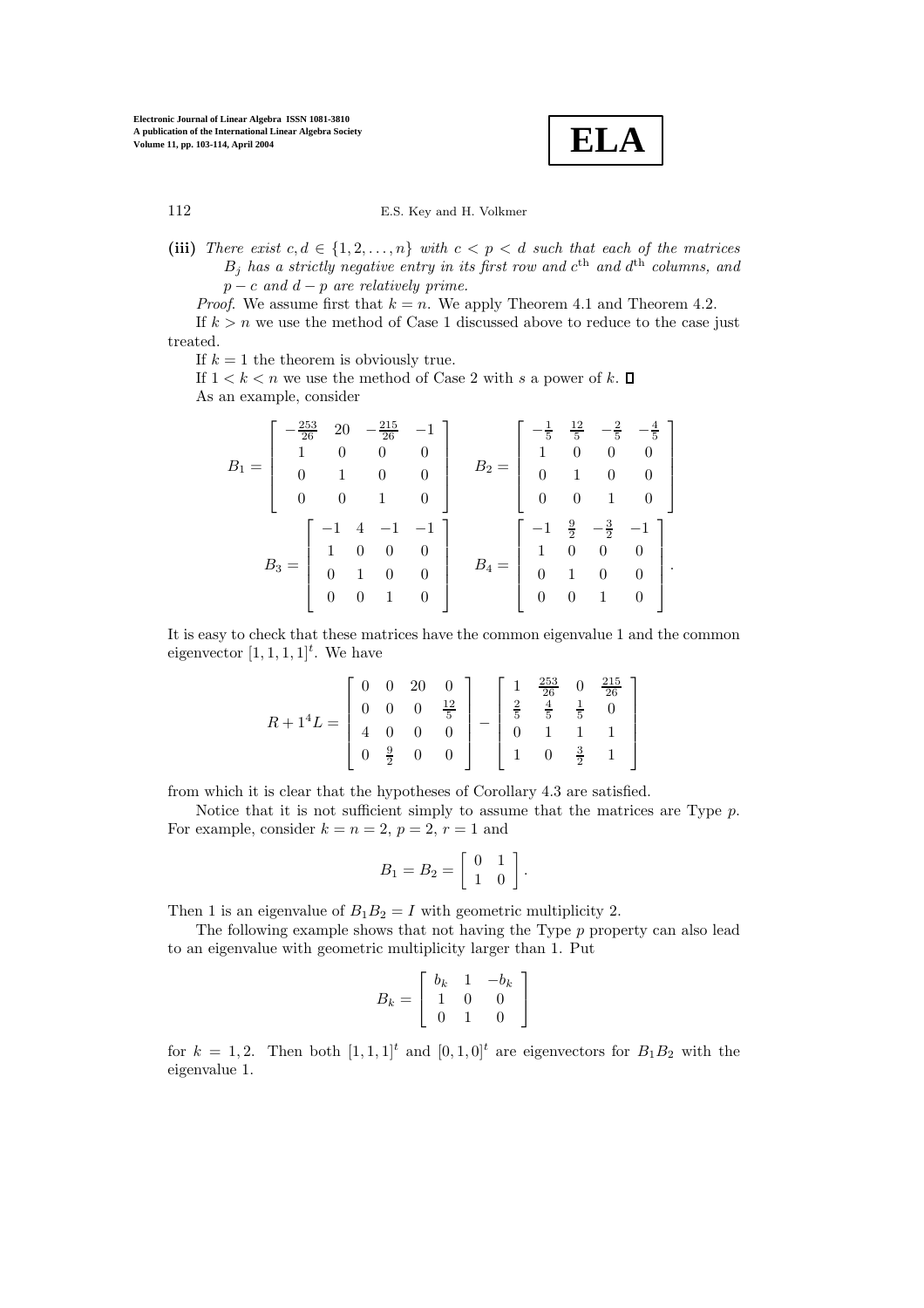**ELA**

Products of Companion Matrices 113

**5. Application to Random Walks in Periodic Environments.** In this section we use the results of the previous sections to prove the following theorem.

Theorem 5.1. *Suppose that* X *is a random walk in a periodic environment with period* N *satisfying* (2.1)*,* (2.2) *and* (2.3)*. Let* Q *be the matrix defined in (2.4), and* let q be the characteristic polynomial of Q. Then X is recurrent iff  $q'(1) = 0$ .

*Proof.* As noted in Section 2, in order to prove that  $q'(1) = 0$  implies that X is recurrent we need only prove that 1 is a geometrically simple eigenvalue of Q. To do so we observe that we can apply Corollary 4.3 to  $Q^{-1}$ . The integer p in Corollary 4.3 is V,  $p - c = a$  and  $d - p = b$ , where a and b are as defined in (2.3). In either case we conclude that 1 is a geometrically simple eigenvalue of  $Q^{-1}$ , and, therefore, 1 is a geometrically simple eigenvalue of Q.

To prove the converse it is sufficient to show that 1 is the only root of  $q$  of modulus 1. To do so, let P denote the transition matrix of X. It follows from  $(2.3)$  that X is irreducible. Observe that if  $P f = f$  and that for some state s,  $|f(s)| \geq |f(t)|$  for all states t, then  $f(t) = f(s)$  for all states t.

Suppose now that  $g \in \mathbb{C}^{\mathbb{Z}}$ . For each  $x \in \mathbb{Z}$  define  $g^x \in \mathbb{C}^{U+V}$  by  $g^x(j) =$  $g(x + V + 1 - j)$ . It is easy to check that the following are equivalent.

- $Pg = g$ .
- $A_x g^x = g^{x-1}$  for all  $x \in \mathbb{Z}$ , where  $A_x$  is defined following (2.4).
- $q^x = B_x q^{x-1}$  for all  $x \in \mathbb{Z}$ , where  $B_x = A_x^{-1}$ .

Finally observe that given any  $v \in \mathbb{C}^{U+V}$  if we define  $f \in \mathbb{C}^{\mathbb{Z}}$  by

- $f(x) = v(V + 1 x)$  for  $x \in \{-U + 1, -U + 2, \ldots, V\},\$
- $f(x) =$  the first entry in  $B_{x-V} \cdots B_1 v$  for  $x > V$ ,
- $f(x) =$  the last entry in  $A_{x+U} \cdots A_0 v$  for  $x \leq -U$

and use the aforementioned equivalences then  $P f = f$ . Therefore, if we choose v to be an eigenvector of  $Q^{-1}$  whose eigenvalue has unit modulus then we have some  $f \in \mathbb{C}^{\mathbb{Z}}$  such that  $P f = f$  and  $|f(x)|$  is a periodic function of x. Therefore f has an entry of maximum modulus, so  $f$  is constant. This tells us that  $v$  is constant. Since constant vectors are eigenvectors of  $Q^{-1}$  for the eigenvalue 1, the only eigenvalue of  $Q^{-1}$ , and of Q, of unit modulus is the eigenvalue 1.  $\square$ 

As an example, consider the case  $U = V = 2$ ,  $k = 4$  and the transition probabilities  $e(a, b)$  given by

| $e(2,-2)$ $e(2,-1)$ $e(2,0)$ $e(2,1)$ $e(2,2)$<br>$\frac{1}{12}$ $\frac{5}{12}$<br>$\left[ e(3,-2) e(3,-1) e(3,0) e(3,1) e(3,2) \right]$ |  |  | $e(0,-2)$ $e(0,-1)$ $e(0,0)$ $e(0,1)$ $e(0,2)$ ]<br>$e(1,-2)$ $e(1,-1)$ $e(1,0)$ $e(1,1)$ $e(1,2)$ |  |  |  |  |  | $\frac{3}{10}$ $\frac{1}{10}$<br>$rac{1}{20}$ $rac{43}{104}$ |  |  | $\frac{253}{520}$ $\frac{1}{20}$ |  |
|------------------------------------------------------------------------------------------------------------------------------------------|--|--|----------------------------------------------------------------------------------------------------|--|--|--|--|--|--------------------------------------------------------------|--|--|----------------------------------|--|
|------------------------------------------------------------------------------------------------------------------------------------------|--|--|----------------------------------------------------------------------------------------------------|--|--|--|--|--|--------------------------------------------------------------|--|--|----------------------------------|--|

The matrices  $B_1, B_2, B_3, B_4$  are those in the example following the proof of Corollary 4.3.

We see from Corollary 4.3 (without calculations) that 1 is a geometrically simple eigenvalue of the corresponding matrix  $M = Q^{-1}$ , and therefore of Q. The matrix